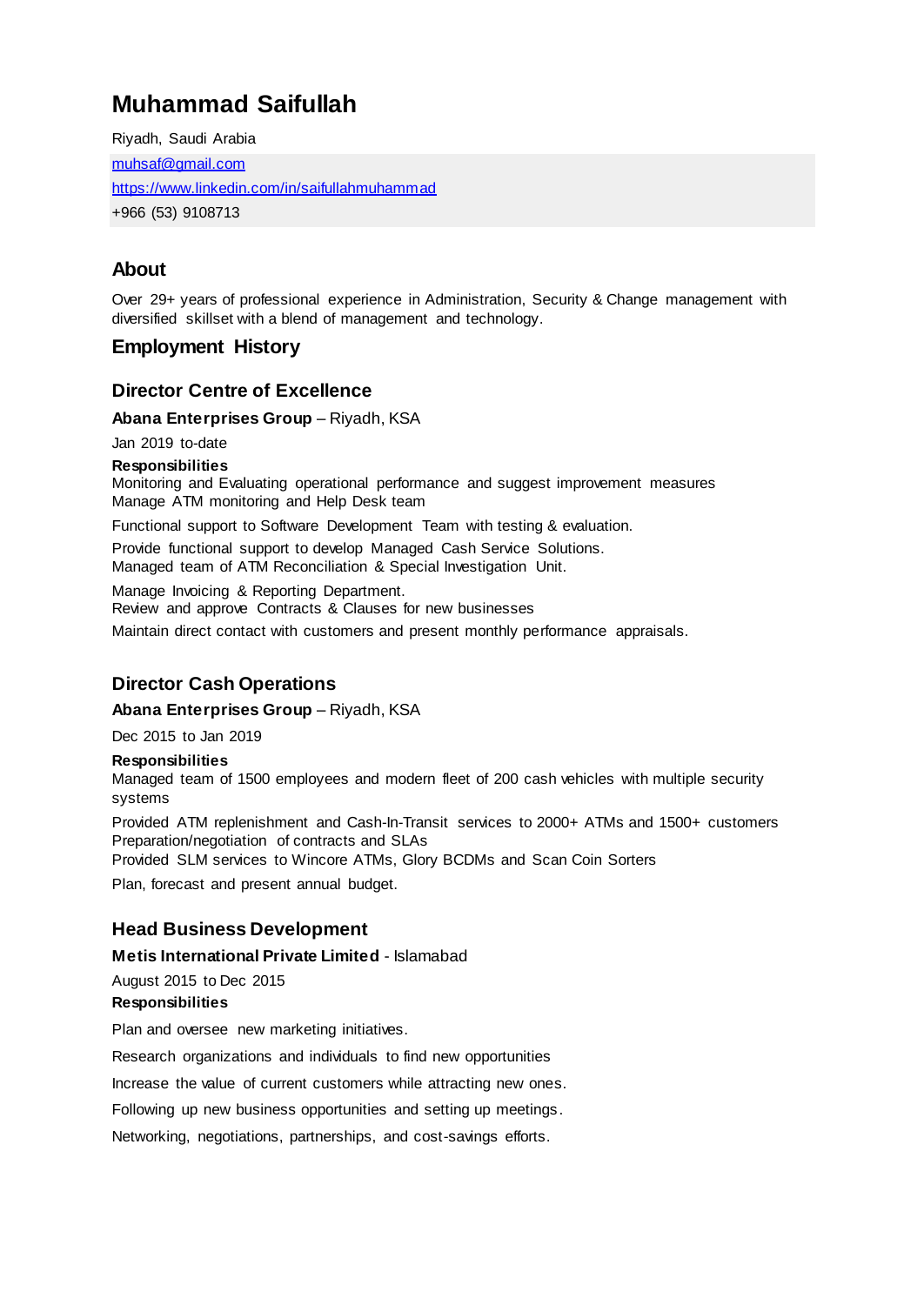# **Deputy Director (Data Center Operations)**

### **Army General Headquarters** - Rawalpindi

August 2014 to Aug 2015

#### **Responsibilities**

Planning, control, management and evaluation of IT hardware. Preparation/negotiation of contracts and SLAs with OEMs and partner firms Handling of day to day complaints of various data centers across the country. Plan, organize and present annual IT equipment procurement meetings with Board of Directors. Evaluate hardware changes and suggest plan for replacement or re-location. Keep monitoring the hardware aging profile and conduct R&E Manage and operate IT repair and maintenance Cell

# **Deputy Director ERP Project**

#### **Army General Headquarters** - Rawalpindi

December 2012 to July 2014

#### **Responsibilities**

Conduct of ERP T3 level training

Hardware sizing of ERP production environment and DR in Data Centers across Pakistan Survey, plan and implement user end infrastructure in consultation with communication department Control Central Data Management Cell for data cleansing

Establish and monitor call centers across Pakistan

Resource allocation for training and call centers across Pakistan

#### **Accomplishments**

ERP user training was imparted in a phased program to approx 5000 users across Pakistan including remote areas.

ERP application was extended to 78 remote locations and 7000 users in record time of eight months across Pakistan

Server end production hardware was procured and made functional at 6 Data centers in addition to 6 DR sites

Advertised and shortlisted candidates for various teams. 3 interviews were conducted at Karachi, Lahore and Islamabad

# **Data Center Manager**

#### **Corps Regional Data Center** - Hyderabad

July 2008 to December 2012

#### **Responsibilities**

Responsible for equipment maintenance tasks such as managing and installing custom upgrades for

customers; replacing cables, components and accessories; maintaining records and drawing

schematics of the center to detail what equipment is installed.

Customer support responsibilities to include responding to customer inquiries and coordinating with other organizations.

Administrative duties to include scheduling employee shifts, planning for capacity changes,

maintaining corporate databases and ensuring compliance with regulations.

#### **Accomplishments**

Build data center from scratch. Remained involved in its construction, decoration, commissioning of hardware.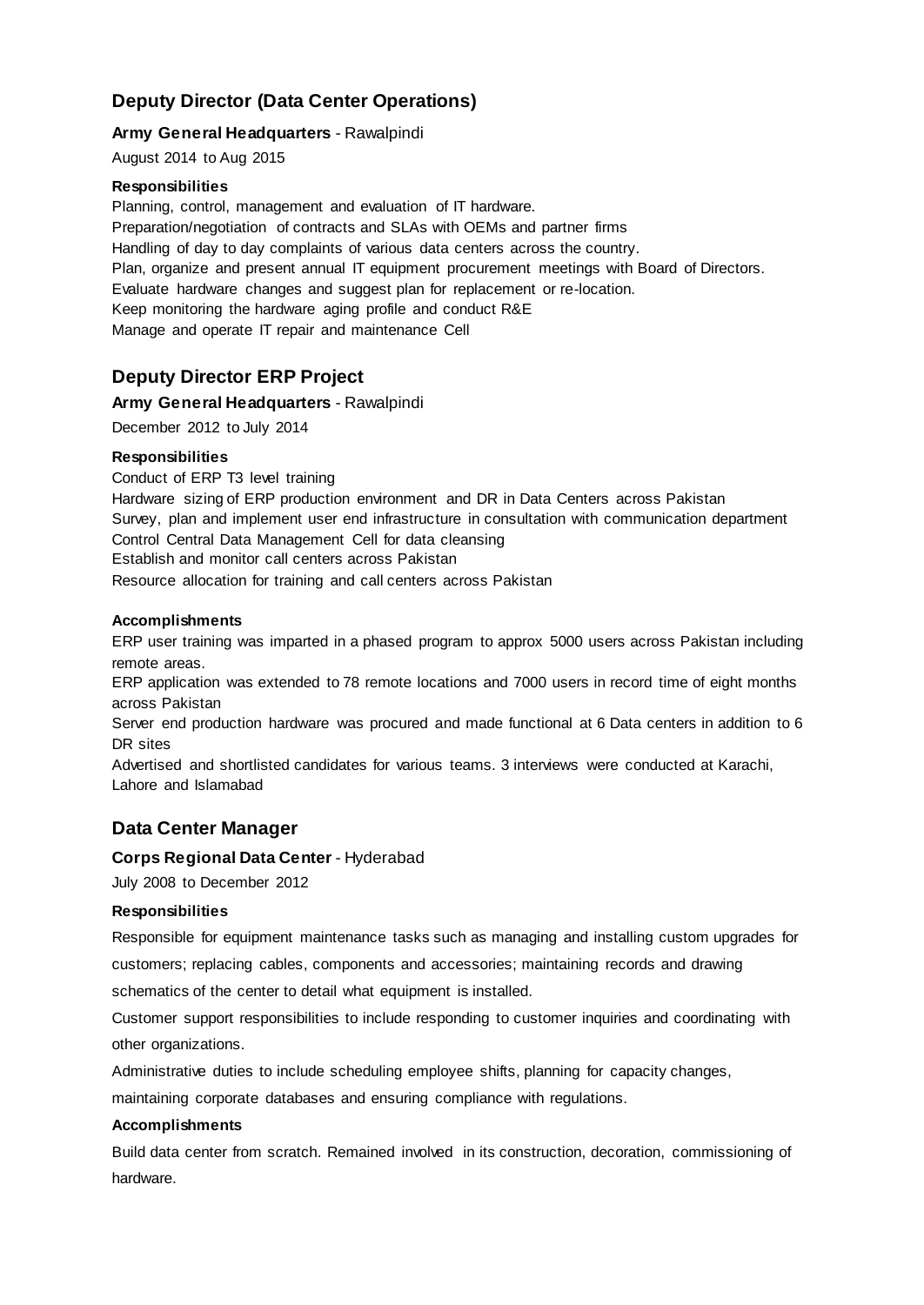Network expansion to provide connectivity at metro and remote areas.

Supervise all establish processes from cooling to cabling.

Organise trainings for data center resources of respective domains.

# **IT Project Manager**

### **Army General Headquarters** - Rawalpindi

December 2005 to June 2008

### **Responsibilities**

Establish Data Management Cell for consistent availability of online data Create a facility to scan and archive historical data held in old files and maintain same for incoming data.

### **Accomplishments**

Provision of online documentation to user, OCRed text to user has saved precious time, economize manpower while ensuring speed and accuracy.

7 million documents were digitally archived and made available online.

# **System and Network Administrator**

### **Army General Headquarters** - Rawalpindi

December 2002 to November 2005

#### **Responsibilities**

Managed IT network comprised of 200 users spread over 3 buildings Maintain help desk to provide 24/7 customer services Provided e-office, shared network drive, streaming services over Linux environment to Win users Linux and Microsoft Server Administration Microsoft SharePoint services

### **Accomplishments**

Organisation was migrated to Linux environment with security parameters RHEL was introduced into the organisation having squid as mail server User end integrated Windows environment

## **Army Field Service**

**Army Field Units** - Multiple Cities March 1991 to March 1998

### **Responsibilities**

Routine operations in field units Multiple military courses with distinction

# **Education**

**MBA in Human Resources Management - GPA 3.6/4 University of East** 2011 to 2012

**Masters in Communication Systems and Networks – GPA 3.4/4 Mehran University of Engineering and Technology** 2008 to 2010

**PGD in Information Systems Management (Dexter Award: Best Allied Student 94%) US Army School of Signals, Ft Gordon** Mar 2006 to Dec 2006